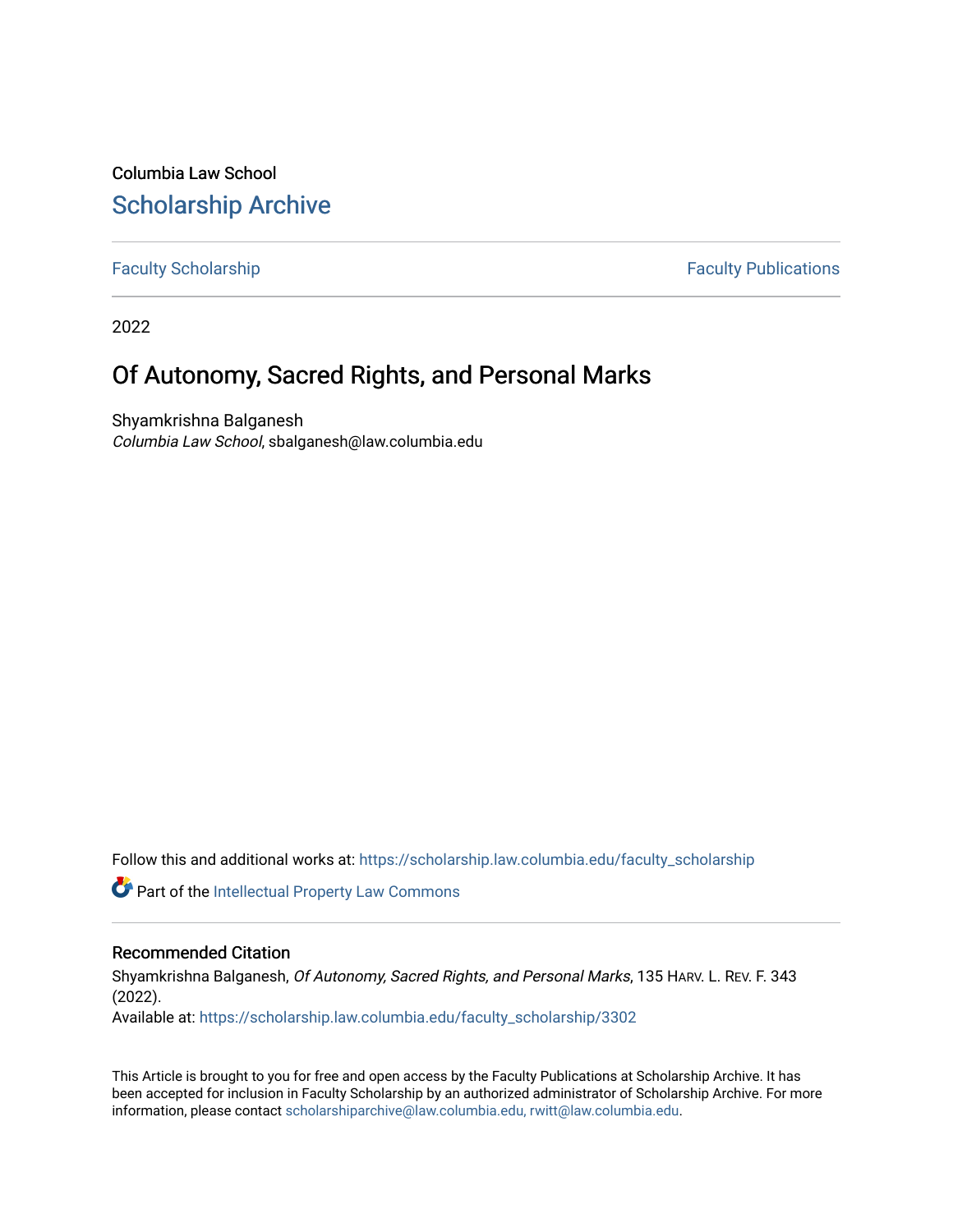# OF AUTONOMY, SACRED RIGHTS, AND PERSONAL MARKS

# *Shyamkrishna Balganesh*<sup>∗</sup>

### **INTRODUCTION**

At the height of the Indian freedom movement, Mahatma Gandhi was contacted by a manufacturer of clay tiles with a rather unusual request: permission to use his image as a trademark for its roofing tiles.<sup>1</sup> Gandhi's response to the request was characteristically direct and pointed, yet equally unusual: "I have no copyright in my portraits but *I am unable to give the consent you require*."2 While no expert in copyright or trademark law, Gandhi was of course an ardent champion of personal freedom and individual autonomy.3 His inability (a euphemism for unwillingness, of course) to consent to the use was hardly because of an overriding intellectual property right that he recognized. Nor was it obviously because he had plans to use or license his own image for a competing commercial purpose. What then was the basis of Gandhi's refusal?

Gandhi's response rather vividly captures the puzzle underlying the "sacred rights" theory of identity-based trademarks, the subject of

<sup>∗</sup> Sol Goldman Professor of Law, Columbia Law School. Many thanks to Ashraf Ahmed, Barton Beebe, Mala Chatterjee, Courtney Cox, Jennifer Rothman, and Jeremy Sheff for helpful comments and suggestions. 1 Letter from Mahatma Gandhi to M. Rebello & Sons (May 31, 1931), *in* <sup>52</sup> THE COLLECTED

WORKS OF MAHATMA GANDHI 218, 218 & n.1 (1999).<br><sup>2</sup> *Id.* at 218 (emphasis added). Gandhi's response was invoked more recently when the

German penmaker Montblanc sought to market a series of luxury pens bearing the image of Gandhi on their nibs under the name "Mahatma Gandhi Limited Edition." *See, e.g.*, Amy Kazmin, *Fountains of Dismay Greet "Gandhi Pen*,*"* FIN. TIMES (Sept. 30, 2009), https://www.ft.com/ content/c97b5bc0-add9-11de-87e7-00144feabdc0 [https://perma.cc/WDQ7-8T4B]; *"Mahatma" Pens from Mont Blanc*, THE HINDU (Dec. 4, 2021, 10:47 PM), https://www.thehindu.com/news/ national/article60633467.ece [https://perma.cc/9EGQ-SK5G]. Under Indian law, any use of Gandhi's name or pictorial representation requires prior permission from the government, which Montblanc did not obtain. *See* The Emblems and Names (Prevention of Improper Use) Act, 1950, § 3, sched. 1, at 9-A. Montblanc's use of the name was eventually challenged in court, *Montblanc Not to Sell Gandhi Series Pen*, THE HINDU (Dec. 16, 2016, 2:49 PM), https:// www.thehindu.com/news/national/Montblanc-not-to-sell-Gandhi-series-pen/article16816593.ece [https://perma.cc/D5BA-ENWX], and the company soon withdrew the pens from the market, Dean

Nelson, *Mont Blanc Apologises for Gandhi Pen*, THE TELEGRAPH (Feb. 25, 2010, 2:13 PM), https://www.telegraph.co.uk/news/worldnews/asia/india/7316148/Mont-Blanc-apologises-for-Gandhipen.html [https://perma.cc/ZR4U-M35L]. 3 *See generally* CHARLES R. DISALVO, M.K. GANDHI, ATTORNEY AT LAW (2013); LOUIS

FISCHER, THE LIFE OF MAHATMA GANDHI (1950); RAMACHANDRA GUHA, GANDHI BEFORE INDIA (2013); STANLEY WOLPERT, GANDHI'S PASSION (2001). For an account of Gandhi's engagement with copyright, see Shyamkrishna Balganesh, Essay, *Gandhi and Copyright Pragmatism*, 101 CALIF. L. REV. 1705 (2013).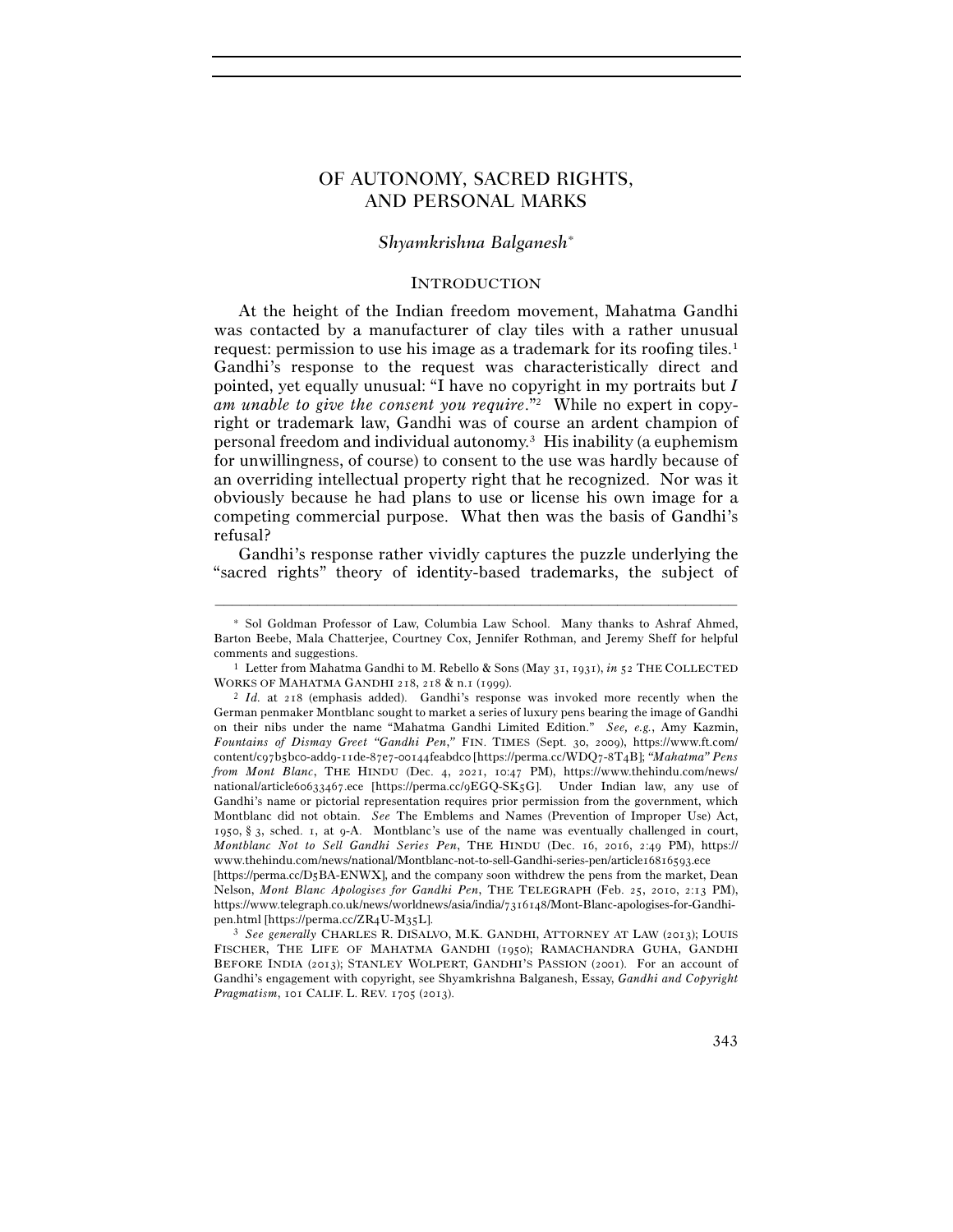Professor Jennifer Rothman's engaging new article, *Navigating the Identity Thicket*. 4 In Rothman's account, trademark law has long embodied special rules for such identity-based "personal marks," which include "the portrait, name, or other indicia of identity of a natural person."5 These rules, she argues, are rooted in the normative ideals of "autonomy and dignity" as they relate to the individual whose identity is at issue.<sup>6</sup> She then attempts to explicate the theory underlying trademark law's treatment of such personal marks, to draw out its broader implications for courts to navigate the cluster of overlapping state rights that regulate the ownership of identity.7

In this Response, I will focus on Rothman's attempted extraction of a coherent theory from the pockets of trademark law doctrines pertaining to personal marks, focusing on the article's identification of autonomy as one of the key strands of that theory.8 While the doctrines that she identifies do indeed exhibit critical commonalities, they at the same time operate in analytically disparate ways, which calls into question the identification of a unified normative coherence around them. And while the article associates the law's special rules for personal marks with the values of autonomy and dignity, it does not specify what such autonomy (and dignity) means within the private law framework of trademark law. In so doing, I argue, it leaves open the likelihood that allusions to autonomy (and dignity) are little more than courts' attempted rationalizations of their positions, which risks undermining the role of autonomy and other nonconsequentialist goals in trademark and intellectual property law more generally. While the complexities of autonomy are certainly not the focus of Rothman's already exhaustive article, they nevertheless raise a host of intriguing questions about the theory that she derives from the area.

To be clear, I am not suggesting that nonutilitarian goals are not normatively legitimate within intellectual property. To the contrary, I believe that they do indeed remain crucial to the system's overall normative pluralism.9 All the same, my concern is that underspecifying the

<sup>4</sup> Jennifer Rothman, *Navigating the Identity Thicket: Trademark's Lost Theory of Personality, The Right of Publicity, and Preemption*, 135 HARV. L. REV. 1271 (2022). The phrase originates in courts' observation that "[t]he right to do business under one's own name is one of the sacred rights known to the law." Tomsky v. Clark, 238 P. 950, 952 (Cal. Dist. Ct. App. 1925); Ida May Co. v. Ensign, 66 P.2d 727, 729 (Cal. Dist. Ct. App. 1937); *see also* 2 RUDOLF CALLMANN, THE LAW OF UNFAIR COMPETITION AND TRADE-MARKS § 85.2 (1945) (quoting case law).<br><sup>5</sup> Rothman, *supra* note 4, at 1276.<br>6 *Id.* 

<sup>&</sup>lt;sup>7</sup> *Id.* at 1336–49 (Part V).<br><sup>8</sup> Rothman identifies "autonomy and dignity" as the twin strands of this theory. *Id.* at 1276. Given that the two are analytically distinct, my focus herein is on autonomy rather than dignity, though some of my arguments may be fruitfully extended to the latter. 9 *See* WILLIAM TWINING & DAVID MIERS, HOW TO DO THINGS WITH RULES <sup>6</sup> (2010)

<sup>(&</sup>quot;Normative pluralism is said to occur when two or more normative orders coexist in the same time-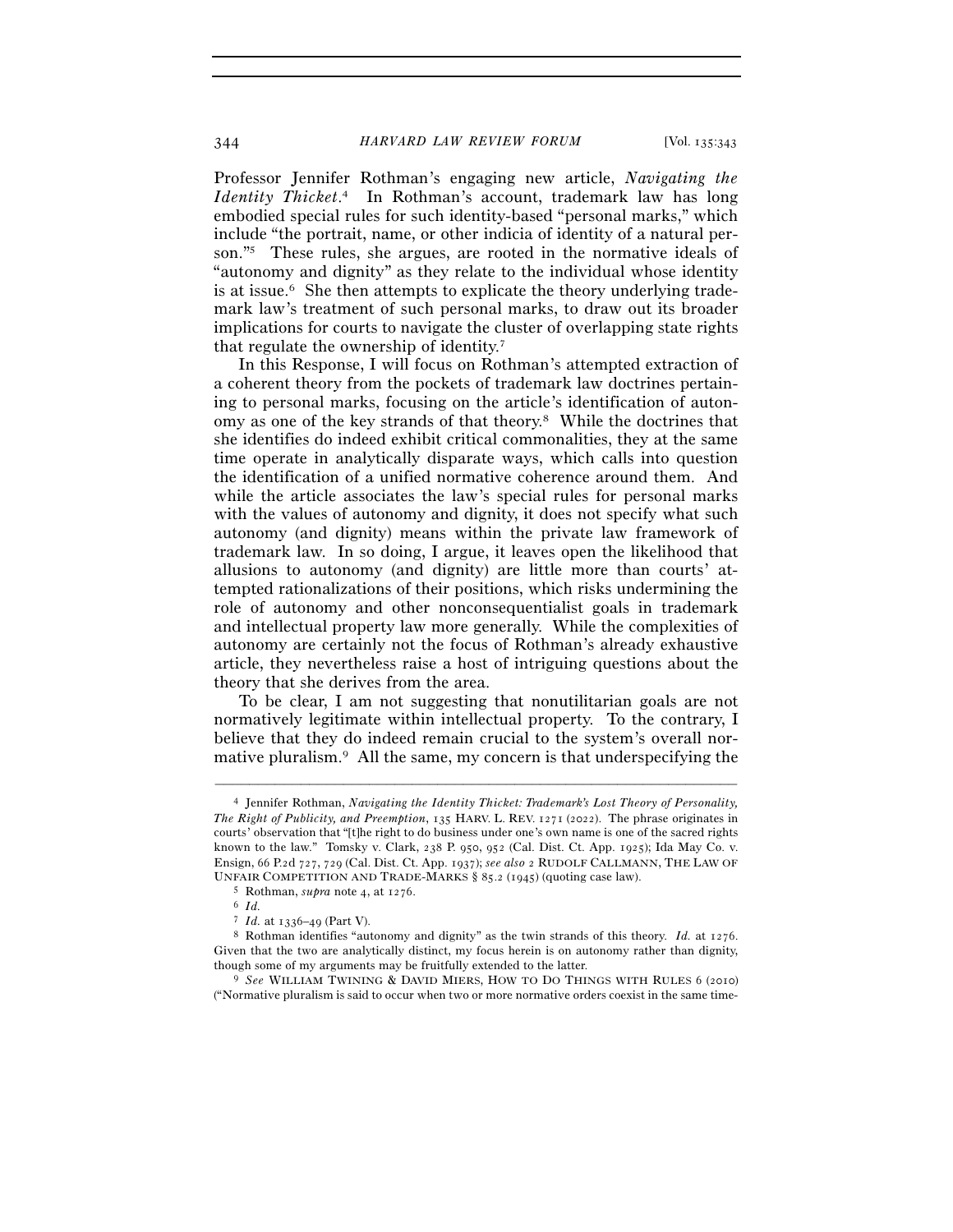form and content of autonomy and dignity at play in the rules relating to personal marks gives consequentialist<sup>10</sup> arguments within the system strategic cover in undesirable ways, some of which Rothman's own argument hints at.

My argument begins by examining three different senses in which the idea of autonomy might operate within trademark law's rules relating to personal marks and shows that each of them is critically incomplete or too weak to independently sustain the justificatory burden for the domain. It then examines the worrisome possibility that courts' allusions to autonomy here are little more than a trope for other considerations. It finally looks at how a genuine commitment to autonomy might be integrated into the principally market-driven framework of trademark law.

#### I. SACRED RIGHTS AND THE PUZZLE OF AUTONOMY

In what sense does trademark law's treatment of personal marks further the normative ideal of individual autonomy? While Rothman's account associates a justification based on autonomy and dignity with each of trademark law's rules for personal marks, the area as a whole embodies three plausible conceptions of autonomy. Each suffers from serious limitations as a standalone justification for the law's treatment of personal marks.

#### *A. Autonomy in Identity Ownership?*

The first plausible conception of autonomy underlying personal marks derives from their status as property. This conception takes root in the treatment of the "identity" embodied in personal marks as an *owned* object. The connection between ownership and autonomy has of course been the subject of extensive scholarship and debate.<sup>11</sup>

space context."). For my own efforts to defend such pluralism in the face of an increasing emphasis on utilitarianism in intellectual property, see Shyamkrishna Balganesh, *Intellectual Property Law and Redressive Autonomy*, *in* 1 OXFORD STUDIES IN PRIVATE LAW THEORY 161, 161 (Paul B. Miller & John Oberdiek eds., 2020) [hereinafter Balganesh, *Redressive Autonomy*]; Shyamkrishna Balganesh, *Privative Copyright*, 73 VAND. L. REV. 1, 5 (2020); Shyamkrishna Balganesh, *The Normativity of Copying in Copyright Law*, 62 DUKE L.J. 203, 233 (2012); and Shyamkrishna Balganesh, *The Pragmatic Incrementalism of Common Law Intellectual Property*, 63 VAND. L. REV.

<sup>1543</sup>, 1574 (<sup>2010</sup>). 10 Consequentialism argues that "normative properties depend only on consequences." Walter Sinnott-Armstrong, *Consequentialism*, *in* STANFORD ENCYCLOPEDIA OF PHILOSOPHY (Edward N. Zalta ed., 2021), https://plato.stanford.edu/archives/fall2021/entries/consequentialism [https://perma.cc/BH42-NHDT]. Paradigmatic of consequentialism is utilitarianism. *Id.*

<sup>11</sup> *See, e.g.*, HANOCH DAGAN, A LIBERAL THEORY OF PROPERTY 3–5 (2021); JEREMY WALDRON, THE RIGHT TO PRIVATE PROPERTY 23–24 (1990); Stephen Kershnar, *Private Property Rights and Autonomy*, 16 PUB. AFFS. Q. 231 (2002); Dudley Knowles, *Hegel on Property and Personality*, 33 PHIL. Q. 45 (1983); Alan Patten, *Hegel's Justification of Private Property*, 16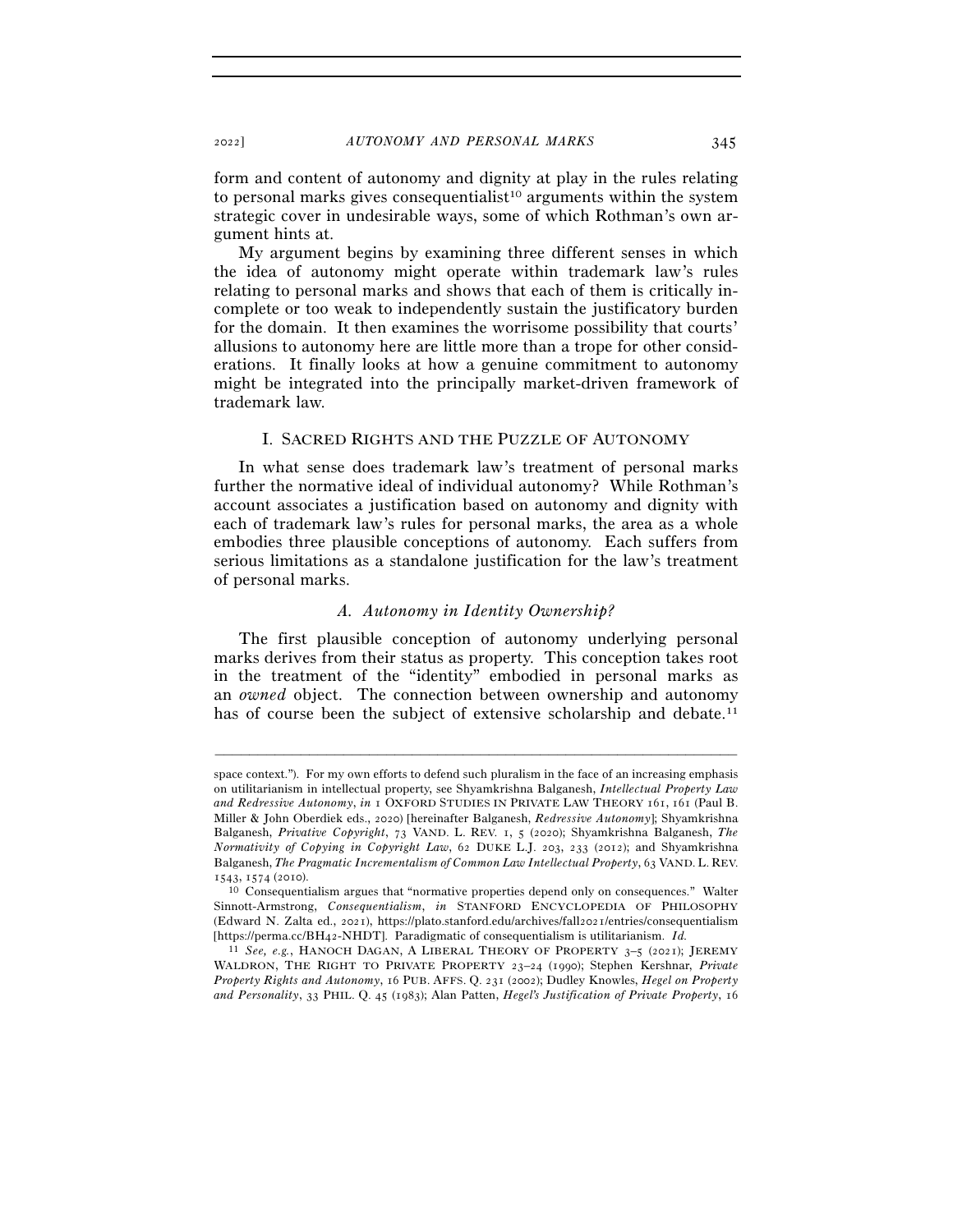Ownership in this conception functions as a vehicle for individual selfdetermination. Property rights facilitate and contribute to human autonomy by enabling individuals to exercise forms of control over objects that are the subject of such rights.12 This ownership-driven autonomy is therefore analogous to the notion of positive liberty and is decidedly dependent on other additional conditions (for example, primary goods) for its full realization.13

Yet central to the autonomy underlying ownership is the existence of an *external* object that functions either as the end of such autonomy or as the means through which such autonomy is realized.14 To Hegel, for instance, property represents the actualization of the human will ("personality") in the natural world, and it is through such property that the will realizes itself.<sup>15</sup> In other words, the object mediates the relationship between the individual and the outside world, and it is such mediation that helps realize the individual's autonomy.16 To speak of an individual's identity as the subject of an ownership interest is largely metaphorical, since it is hardly external in the same sense and resonates only ever tangentially with ownership-driven autonomy.

A variant that has on occasion been put forth as a mechanism of getting around the externalization concern with ownership-driven autonomy is the notion of "self-ownership," which Rothman identifies as one justificatory strand in the personal-marks jurisprudence.17 With the idea of self-ownership, the argument is that ownership of one's self that is, of one's body — is necessary for human autonomy, since without it humans are subject to being treated as means to ends and not ends in

*person* — an individual needs some control over resources in the external environment."). 13 *See* DAGAN, *supra* note 11, at 2, 3 (acknowledging this reality and describing it as the requirement of robust background conditions).<br><sup>14</sup> *See id.* at 50; Radin, *supra* note 12, at 957.<br><sup>15</sup> ALAN PATTEN, HEGEL'S IDEA OF FREEDOM 144 (2002).<br><sup>16</sup> *Id.* 

<sup>–––––––––––––––––––––––––––––––––––––––––––––––––––––––––––––</sup> HIST. POL. THOUGHT 576 (1995); Howard Williams, *Kant's Concept of Property*, 27 PHIL. Q. 32 (<sup>1977</sup>). 12 DAGAN, *supra* note 11, at 2 (noting how property provides individuals with "some temporally

extended control over tangible and intangible resources, which they need in order to carry out their projects and advance their plans"). For a similar account that relies on Hegel's theory of ownership, see Margaret Jane Radin, *Property and Personhood*, 34 STAN. L. REV. 957, 957 (1982) ("[T]o be a

<sup>17</sup> Rothman, *supra* note 4, at 1297. *See generally* G.A. COHEN, SELF-OWNERSHIP, FREEDOM, AND EQUALITY (1995); George G. Brenkert, *Self-Ownership, Freedom, and Autonomy*, 2 J. ETHICS 27 (1998); Kasper Lippert-Rasmussen, *Against Self-Ownership: There Are No Fact-Insensitive Ownership Rights over One's Body*, 36 PHIL. & PUB. AFFS. 86 (2008); Alan Ryan, *Self-Ownership, Autonomy, and Property Rights*, 11 SOC. PHIL. & POL'Y 241 (1994); Robert S. Taylor, *A Kantian Defense of Self-Ownership*, 12 J. POL. PHIL. 65 (2004). For a slightly different version of self-ownership, focused on individual identity, see Edward Feser, *Personal Identity and Self-Ownership*, 22 SOC. PHIL. & POL'Y 100 (2005).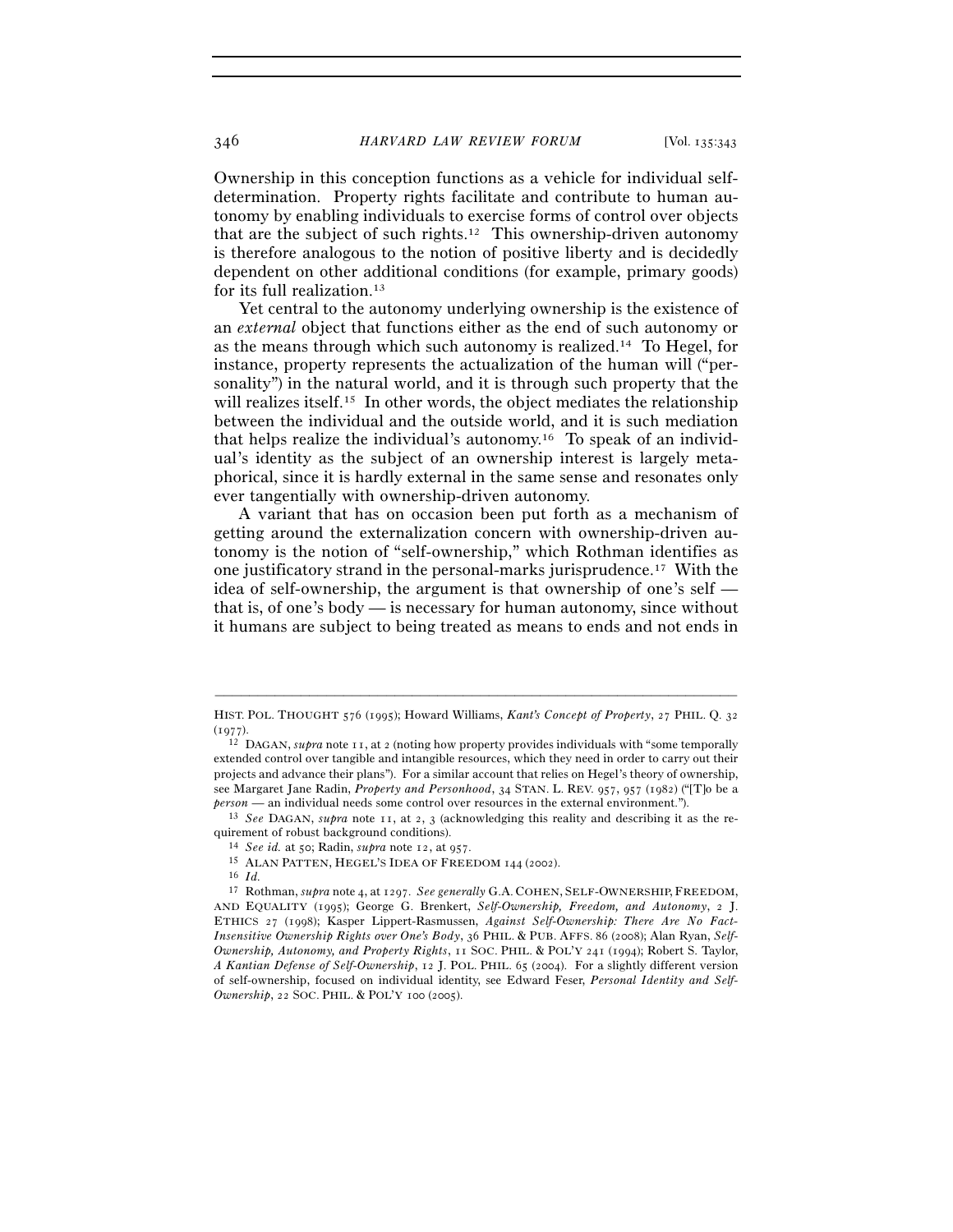themselves.18 While facially attractive, this argument breaks down on closer scrutiny, since it is predicated on contingent truths about the ways in which humans relate to their bodies, around which the underlying conditions of necessity revolve.19 As philosophers have argued, auton $omv$  — in the thick sense of being able to plan one's life — is hardly contingent on such self-ownership, even if in practice such ownership furthers such plans.20 Extended to an intangible disconnected from the actual physical body — that is, one's identity — the link between selfownership and autonomy breaks down even further, since the *res* being controlled (identity) is to a large extent notional and hardly the unilateral creation of the putative owner (as opposed to a social construct).

Rothman's discussion of "personal goodwill" rather vividly captures the concern with the need for an external object in discussions of ownership-autonomy.21 Insofar as a hallmark of such goodwill is its inseparability from an individual, it is treated by the law as inalienable.<sup>22</sup> Yet ironically it is such inalienability — deriving from the inseparability — that calls into question the very claim that there is an ownership interest in identity that in turn furthers individual autonomy. Instead, it highlights the absence of an external object that is the basis of such autonomy. While ownership can thus contribute to individual autonomy, control over one's identity (even as ownership) through a personal mark hardly does the same and risks producing an indelible circularity: control by law being justified as furthering autonomy when the autonomy inheres in that very control.

#### *B. Autonomy Preservation in Identity Use?*

Another conception of autonomy that could justify the law's treatment of personal marks eliminates the mediating role of ownership and focuses instead directly on the role of identity in furthering the individual's agency. An individual's use of their identity is autonomy-enhancing insofar as such identity allows the individual to determine their relationship to others in the world. A core aspect of the law of personal marks was its refusal to impede an individual's ability to use their identity in trade by granting another a monopoly over a mark, a right that was described in the jurisprudence as a "natural right" to use one's own name.<sup>23</sup> By restricting the trademark monopoly from extending to personal names, the law might therefore be seen as protecting a sphere of

<sup>18</sup> *See* COHEN, *supra* note 17, at 116–17. Ironically, Kant himself rejected the idea of selfownership since persons were not things in his classification. IMMANUEL KANT, LECTURES ON ETHICS 165–66 (Louis Infield trans., Harper & Row 1963) (1930).<br>
<sup>19</sup> See Lippert-Rasmussen, *supra* note 17, at 117.<br>
<sup>20</sup> See COHEN, *supra* note 17, at 230, 240; Lippert-Rasmussen, *supra* note 17, at 117–18.<br>
<sup>21</sup> See

<sup>&</sup>lt;sup>22</sup> *Id.* at 1313.<br><sup>23</sup> *See id.* at 1299; HARRY D. NIMS, THE LAW OF UNFAIR COMPETITION AND TRADE-MARKS § 69, at 174–77 (3d ed. 1929) (quoting case law).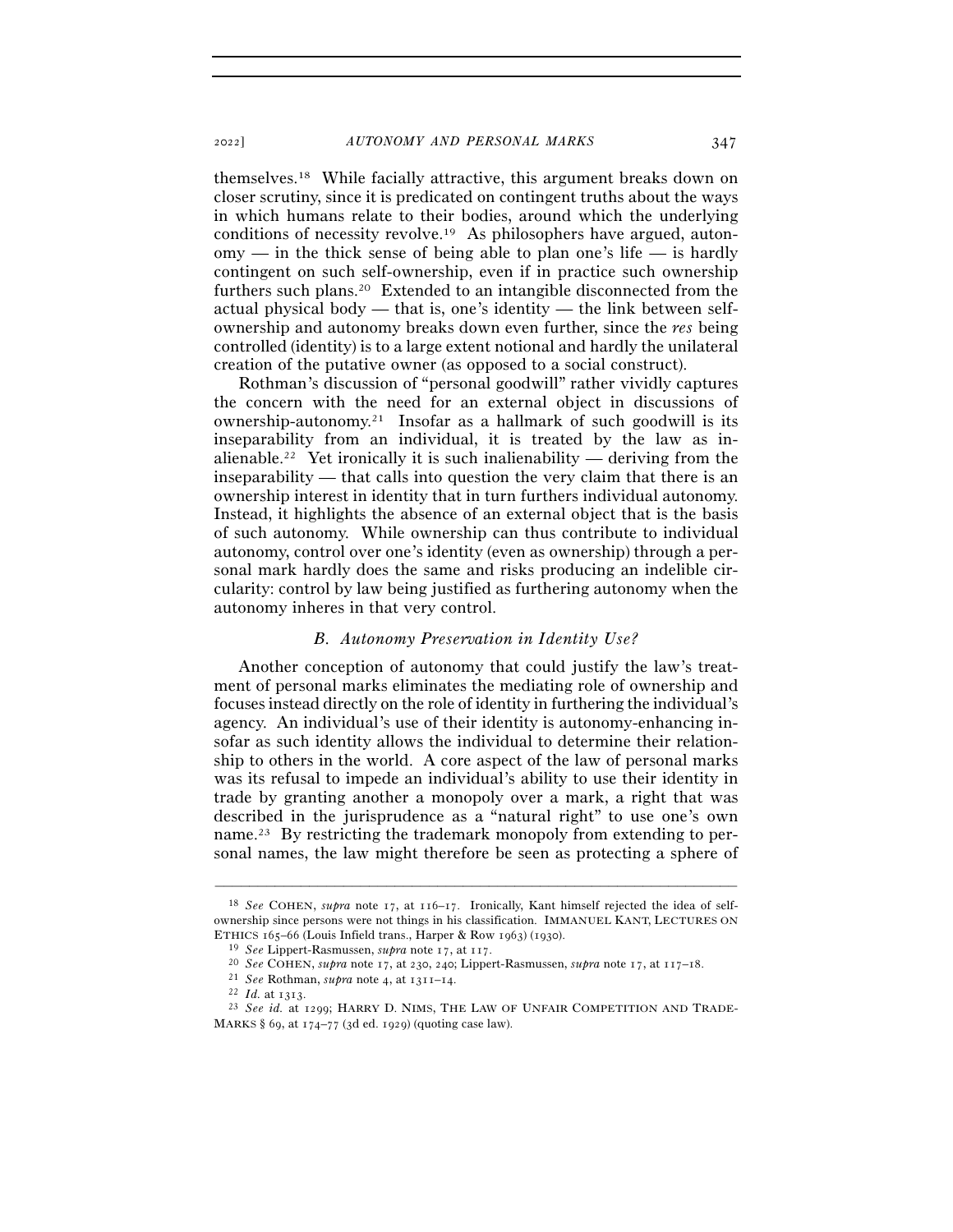348 *HARVARD LAW REVIEW FORUM* [Vol. 135:<sup>343</sup>

autonomy from incursion. While on its face this argument may seem intuitive, on deeper scrutiny it hides more than it reveals.

To begin with, it is important to appreciate the analytical structure of the autonomy-based argument that is at play. The domain of individual autonomy involved in this conception is logically antecedent to trademark law. In other words, all that the rules relating to personal marks do here is to minimize the reach of trademark law's grant of exclusivity by preventing it from interfering with an individual's trademarkindependent use of their identity (in or outside of commerce). These rules do little to protect an individual's affirmative use of identity, even in commerce, except to characterize such use as "natural."24 Trademark law's rules on personal marks thus at best *preserve* an individual's autonomy in the use of their name (or other aspect of identity), and it is in this preservation that these rules could be seen as motivated by autonomy. Yet two cumulative aspects of this claim weaken its import further.

First, as a purely analytical matter, the harm — or autonomy interference — that the law is protecting against in this conception is one that is entirely a creation of trademark law's own grant of an exclusive right to a markholder. Recall that the autonomy incursion in question is meant to arise when a markholder attempts to enjoin an individual from using their own name in trade, something that is only made possible because of the right that trademark law grants holders. Absent such a right, the individual's use autonomy would not be implicated, *qua* this conception. And to the extent that the attempt to enjoin such use comes from other domains, the limited protection afforded by trademark law is meaningless, since it has little spillover value outside of that domain. In a sense, therefore, what is described as autonomy-preservation might be well recast as a definitional aspect of the right at issue. Yet what this reveals is the artificiality of the connection to autonomy, which is fairly contrived. If it is in this sense that the rules relating to personal marks relate to the autonomy of individuals, it is at best a weak connection.

Second, and despite the rhetoric about the right (to the use of one's own name in trade) being "natural" and "absolute,"25 courts have long remained willing to prevent such use when it was seen as an act of unfair competition — a category within which they have included a whole host of presumptively problematic behavior, including deception and passing off.26 Rothman recognizes that these limits undermined the absolute

<sup>24</sup> *See, e.g.*, Chas. S. Higgins Co. v. Higgins Soap Co., 39 N.E. 490, 491 (N.Y. 1895) ("The right of a person to use his family name in his business is regarded as a natural right, of which he cannot

be deprived, by reason simply of priority of use by another of the same name."). 25 *See, e.g.*, Meneely v. Meneely, 62 N.Y. 427, 431 (1875) ("[E]very man has the absolute right to use his own name in his own business."). 26 *See id.* at 431–33 (collecting cases).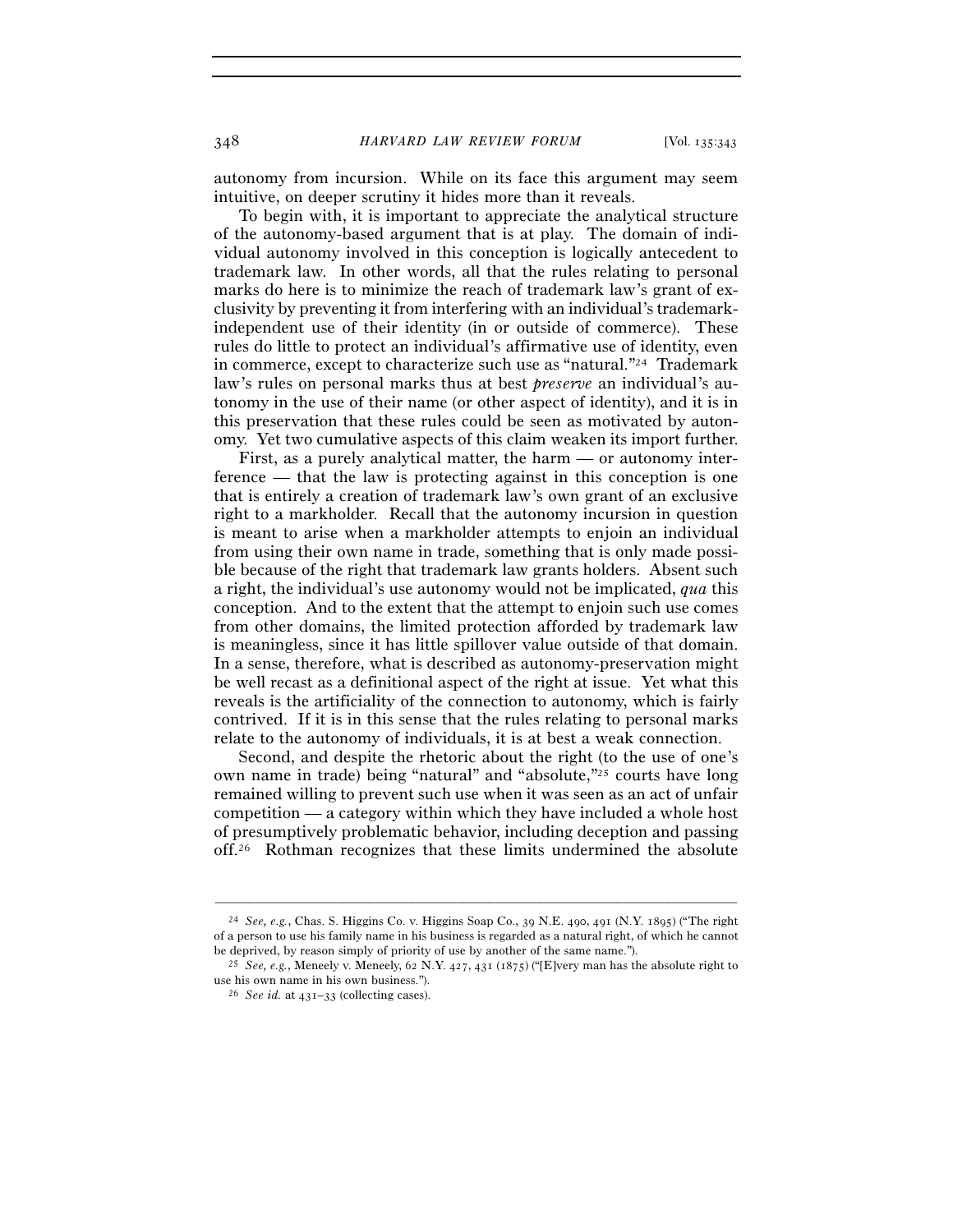nature of the right and acknowledges that the right was never truly absolute, $27$  yet she notes that courts nevertheless accorded dishonest defendants "latitude" to continue to use their names for honest commercial purposes when constructing their injunctions.28 True as that may well be, the very presence of a basis on which courts policed the exercise of these rights suggests an even narrower concern with autonomy than what the preservation claim implies. Put another way, the law merely sought to preserve a domain of use for honest commercial uses by individuals of their own names when trademark law was likely to interfere with such use. Such *honest commercial* use is hard to see as based on an *absolute* right of autonomy.

The autonomy-preservation claim may well reflect "respect" for a defendant's "personality rights" over the rights of the trademark holder, as Rothman points out.29 Yet such respect does not on its own offer the domain a sufficiently robust standalone justification that is rooted in a concern with individual autonomy.

# *C. Autonomy by Preventing Identity Misuse?*

The most plausible conception of autonomy that justifies this domain of trademark law originates in the flip side of the identity use just described — that is, in situations where the law does not just preserve an individual's use of their own name, but also empowers that individual to prevent the unauthorized use of their name by others in commerce. Trademark law also seeks to prevent the misuse of personal marks by individuals and entities having no connection to the identity embodied in the mark, by requiring for such use the consent of the individual whose identity is to be used.<sup>30</sup> The Gandhi episode discussed earlier is illustrative.<sup>31</sup> All the same, the requirement applies only when the use is commercial.

Consequently, the rules relating to personal marks may be seen as protecting an individual's autonomy by guarding against inauthentic market-based uses of the individual's identity. Insofar as such (mis)use in commerce interferes with the individual's ability to use their identity to interact with the outside world — even independent of the market trademark law offers the individual a modicum of protection. In other words, a defendant's use in commerce becomes unlawful quite independently of the plaintiff's own use, protection that may be seen as moderately autonomy-enhancing.

<sup>27</sup> Rothman, *supra* note 4, at 1276, 1303–<sup>05</sup>. 28 *Id.* at <sup>1304</sup>. 29 *Id.*

<sup>30</sup> *See id.* at 1307–<sup>09</sup>. 31 *See supra* p. 343.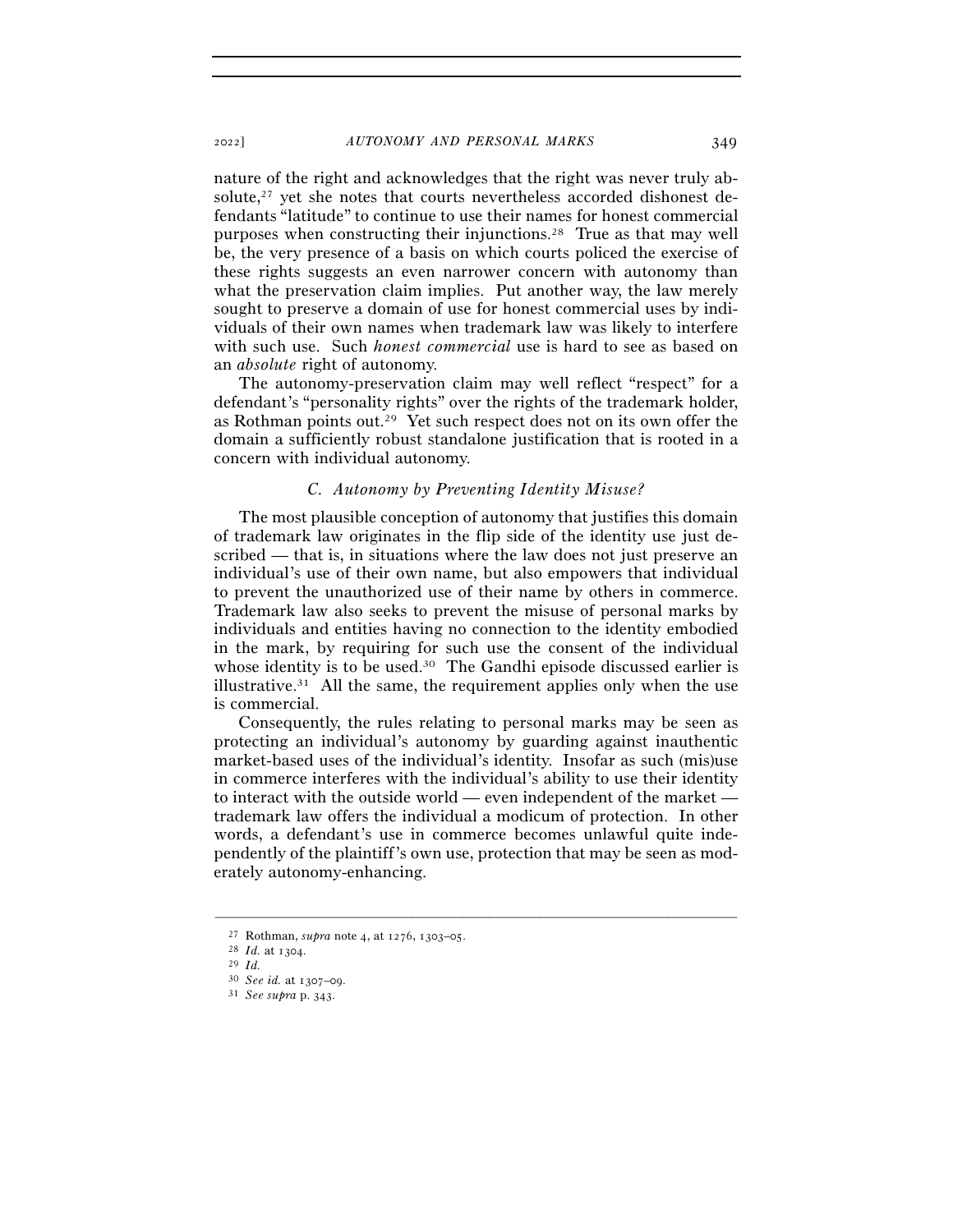Much like the prior version of autonomy just discussed, this version too is obviously a negative one in the sense of eliminating obstacles to an individual's realization of their own goals.<sup>32</sup> All the same, it is fundamentally different from the autonomy-preservation variant, insofar as the infraction that it offers protection against is not an artificial byproduct of trademark's monopoly, but instead a form of harm that might arise from trademark-independent behavior (that is, impersonation). And it is also affirmative in the limited sense of affording the individual a mechanism of redress at private law.33 Yet, being principally negative in analytical structure, it requires a clearer understanding of how it seeks to eliminate — albeit through private redress — an interference with autonomy. As we shall see, that autonomy is principally a market-based commercial one — that is, in the use of one's identity in commerce which needs to be acknowledged.

At times, *Navigating the Identity Thicket* appears to suggest that the autonomy at stake is more than just a market-based one. Rothman, for instance, concedes that while the negative protection is "*partially* rooted in market-based concerns of identity-holders," it is "*also* rooted in protecting a person's dignity and autonomy."34 What Rothman appears to be suggesting is that an unauthorized use of another's identity in the marketplace not just impedes that individual's own use of their identity in the marketplace, but also influences that individual's perceived relationship to the outside world. What this still does not fully answer is just how the unauthorized "use in commerce"<sup>35</sup> interferes with the individual's own identity outside of that commercial context — that is, its spillover effects — so as to raise it beyond "market-based concerns."36 To take an example from the article, how exactly did the sale of

<sup>32</sup> The idea of negative autonomy tracks Isaiah Berlin's famous idea of negative liberty. *See* ISAIAH BERLIN, TWO CONCEPTS OF LIBERTY 15–16 (1958); *see also* A.S. Kaufman, Discussion, *Professor Berlin on "Negative Freedom*,*"* 71 MIND 241 (1962). For extensions of the negative framing into the realm of autonomy, see Michael J. Meyer, *Stoics, Rights, and Autonomy*, 24 AM. PHIL. Q. 267, 267 (1987) (describing negative autonomy in terms of not being "directed by another"). For a critique, see ROBERT YOUNG, PERSONAL AUTONOMY: BEYOND NEGATIVE AND POSITIVE

LIBERTY <sup>4</sup> (Routledge 2017) (<sup>1986</sup>). 33 *See* Balganesh, *Redressive Autonomy*, *supra* note 9, at 161. This is in contrast to the entitlement structure of the putative autonomy claim in the prior variant, which focuses on the overbreadth of trademark protection. Autonomy in that variant is more in the nature of a Hohfeldian *immunity*, whereas here it partakes of a *power*. *See* Wesley Newcomb Hohfeld, *Fundamental Legal*  Conceptions as Applied in Judicial Reasoning, 26 YALE L.J. 710, 710 (1917).<br><sup>34</sup> Rothman, *supra* note 4, at 1306 (emphases added).<br><sup>35</sup> For a general account of trademark law's "use in commerce" requirement and its conne

to commerciality, see Graeme B. Dinwoodie & Mark D. Janis, *Confusion over Use: Contextualism in Trademark Law*, 92 IOWA L. REV. 1597, 1609–15 (2007). The requirement of "use in commerce" is codified in the Lanham Act, Pub. L. No. 79-489, 60 Stat. 427 (1946) (codified as amended in scattered sections of 15 U.S.C.), as a limitation on both protectability, *see* 15 U.S.C. § 1127, and infringement, *see* <sup>15</sup> U.S.C. § <sup>1114</sup>. 36 Rothman, *supra* note 4, at 1306.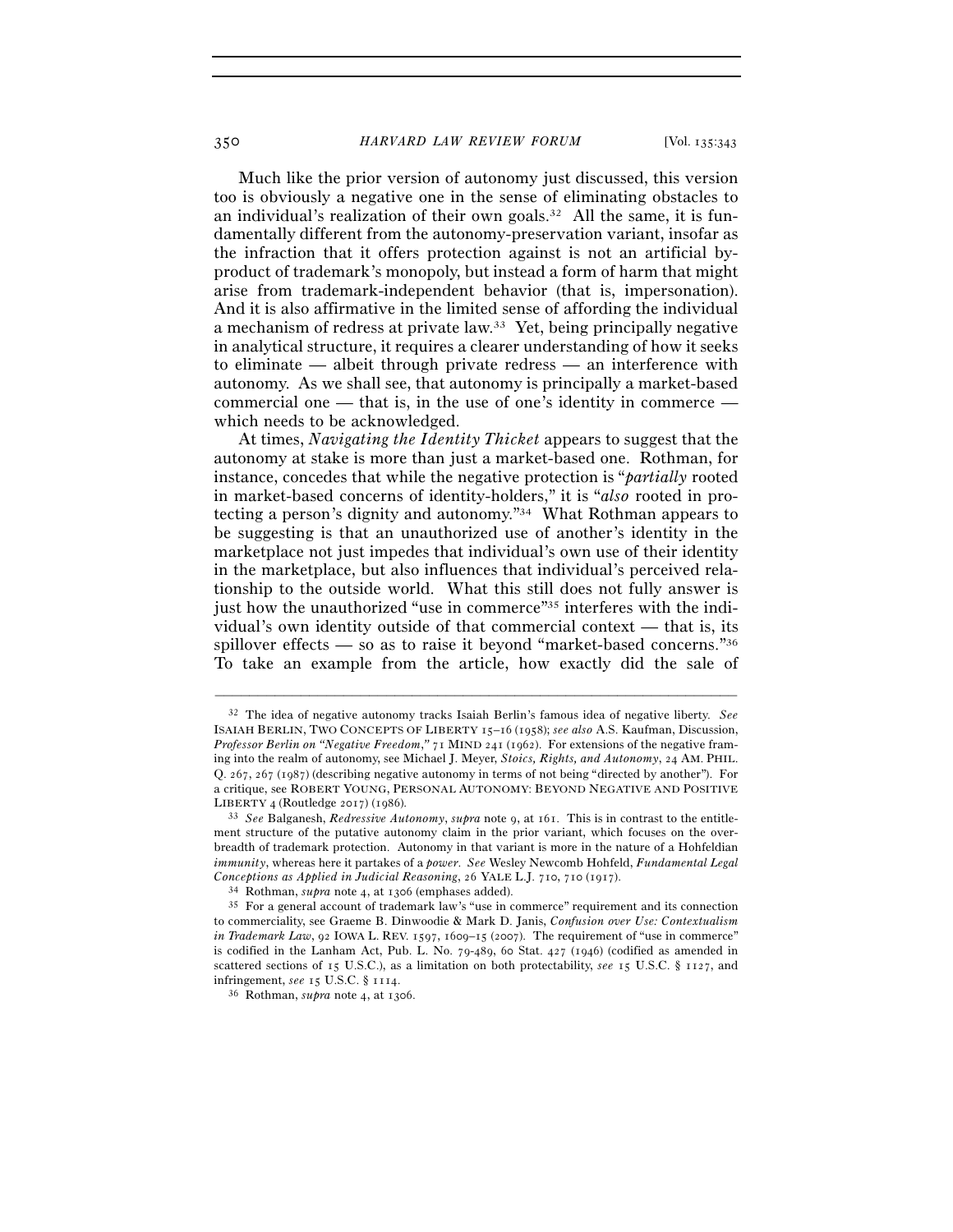"Dewey's Chewies" affect Admiral George Dewey's ability to use his good name outside of the market?37

Now, if the answer is that it interfered with the Admiral's ability to sell his own brand of chewies, or license the use of his market, the concern is obviously less about autonomy and instead is a "market-based" one.38 The unauthorized use certainly would not have impeded the Admiral's use of his name in the noncommercial context unless the unauthorized use of the chewies was so extensive as to make the Admiral's name unrecognizable in any other context, including noncommercial ones, which is very unlikely. If that were true — or even likely to occur — a clear case might indeed be made for the harm to autonomy that the Admiral might suffer. But the only sense in which it is likely to have interfered with the Admiral's use of his name is in shaping his commercial interactions, by denying him the choice of whether to be represented as associated with or endorsing the chewies being sold under his name. Yet these are primarily "market-based concerns,"39 rendering it unclear how the law goes beyond them to considerations of autonomy — other than by invoking the idea of individual identity.40

To be clear, a market-based autonomy rooted in the commercial representation of one's identity is no doubt a form of autonomy. All the same, it is again an extremely narrow form of protection for individual autonomy against impersonation, one that is restricted to the market and the realm of commerce. Further, it is analytically unclear how and why this protection — *qua* autonomy — is any different from the protection against misuse accorded to a made-up name (such as a corporate name), except that the law identifies the connection as being natural in one and not in the other.

\* \* \*

<sup>37</sup> *Id.* at 1308–<sup>09</sup>. 38 *Id.* at <sup>1306</sup>. 39 *Id.* 

<sup>&</sup>lt;sup>40</sup> One way of recognizing the nonmarket harm that Dewey might suffer would be to focus on the harm to his reputation (rather than his use of his identity) that might have come about through the unauthorized use of his name. Harm to reputation is undoubtedly a dignitary harm, and as such derives from the normative ideal of dignity. Yet dignity is distinct from autonomy. Whereas autonomy is about control and self-determination, dignity focuses on self-respect and value, and is a decidedly relational ideal. In prior work, Rothman does an excellent job of distinguishing the two. *See* Robert C. Post & Jennifer E. Rothman, *The First Amendment and the Right(s) of Publicity*, 130 YALE L.J. 86, 121 (2020) ("If the value of autonomy strives to promote the *independence* of persons, the value of dignity presupposes and protects their *interdependence*."). To be sure, Rothman invokes both autonomy and dignity in her narrative, though it is not clear if she sees the two as interconnected within the domain of the personal market. *See* Rothman, *supra* note 4, at 1294–318. My focus herein is limited to autonomy.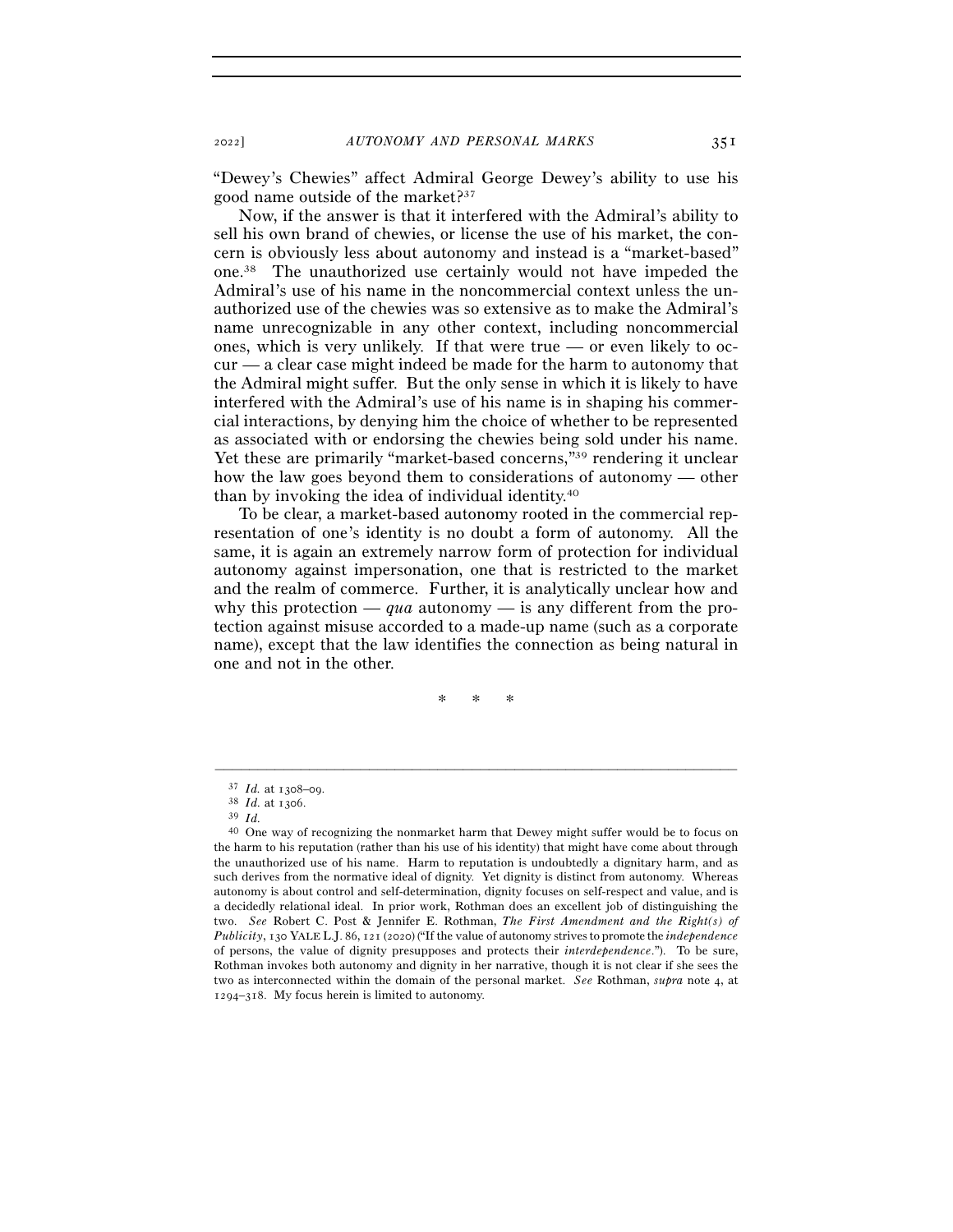Each of these conceptions of autonomy remains unsatisfactory as a *stand-alone* justification for trademark law's treatment of personal marks. Each is hampered by serious limitations internal to the doctrines involved, which significantly curtail the law's potential focus on autonomy and call into question the extent to which such autonomy is indeed at the heart of the law's treatment of personal marks.

## II. AUTONOMY AS RATIONALIZATION

Despite embracing the idea that trademark law's treatment of personal marks emanates primarily from considerations of autonomy and dignity, *Navigating the Identity Thicket* nevertheless concedes in multiple places that these considerations routinely overlap with other marketbased ones.41 This overlap raises two concerns. The first is that the rhetoric and language of autonomy and personality are little more than mechanisms for courts to rationalize their consequentialist intuitions in the language of morality so as to render them more palatable to audiences. And the second is that autonomy as a normative value is notoriously difficult to integrate with other consequentialist or utilitarian values without undermining its very nature. This Part focuses on the first, while the next addresses the second.

Regardless of whether "[w]e are all [L]egal [R]ealists now,"42 one of the enduring lessons of Legal Realism is its revelation that the formal reasoning seen in judicial opinions routinely fails to capture the full extent of judges' influences and motivations in deciding cases.43 This lack of candor and transparency came to be explained either as driven by bad faith, wherein judges actively conceal the real basis of their decisionmaking for fear that it will betray their biases,<sup>44</sup> or instead as the simple result of a mismatch between the "hunch" or intuition at the heart of the decision and the available criteria for the judge to employ in the opinion.45 In either case, Legal Realists believed judges' real bases for their decisions to be covered up in their formal reasoning, a process known as "rationalization."46

<sup>&</sup>lt;sup>41</sup> E.g., Rothman, *supra* note 4, at 1298, 1306, 1324, 1330.<br><sup>42</sup> Joseph William Singer, Review Essay, *Legal Realism Now*, 76 CALIF. L. REV. 465, 467 (1988).<br><sup>43</sup> See Brian Leiter, *Legal Realism and Legal Doctrine*, 1

<sup>(&</sup>quot;What the Legal Realists taught us is that too often the doctrine that courts invoke is not really the normative standard upon which they *really* rely.").<br><sup>44</sup> For an extreme version of this argument, see generally JEROME FRANK, LAW AND THE

MODERN MIND (1930). *See also* Brian Leiter, *Rethinking Legal Realism: Toward a Naturalized Jurisprudence*, 76 TEX. L. REV. <sup>267</sup>, <sup>268</sup> (1997) (collecting similar accounts). 45 *See* Joseph C. Hutcheson, Jr., *The Judgment Intuitive: The Function of the "Hunch" in* 

*Judicial Decision*, 14 CORNELL L.Q. <sup>274</sup>, 285 (<sup>1929</sup>). 46 Leiter, *supra* note 44, at 267; *see also* Max Radin, *The Theory of Judicial Decision: Or How* 

*Judges Think*, 11 A.B.A. J. 357, 361 (1925). The notion of rationalization is traced back to Freud's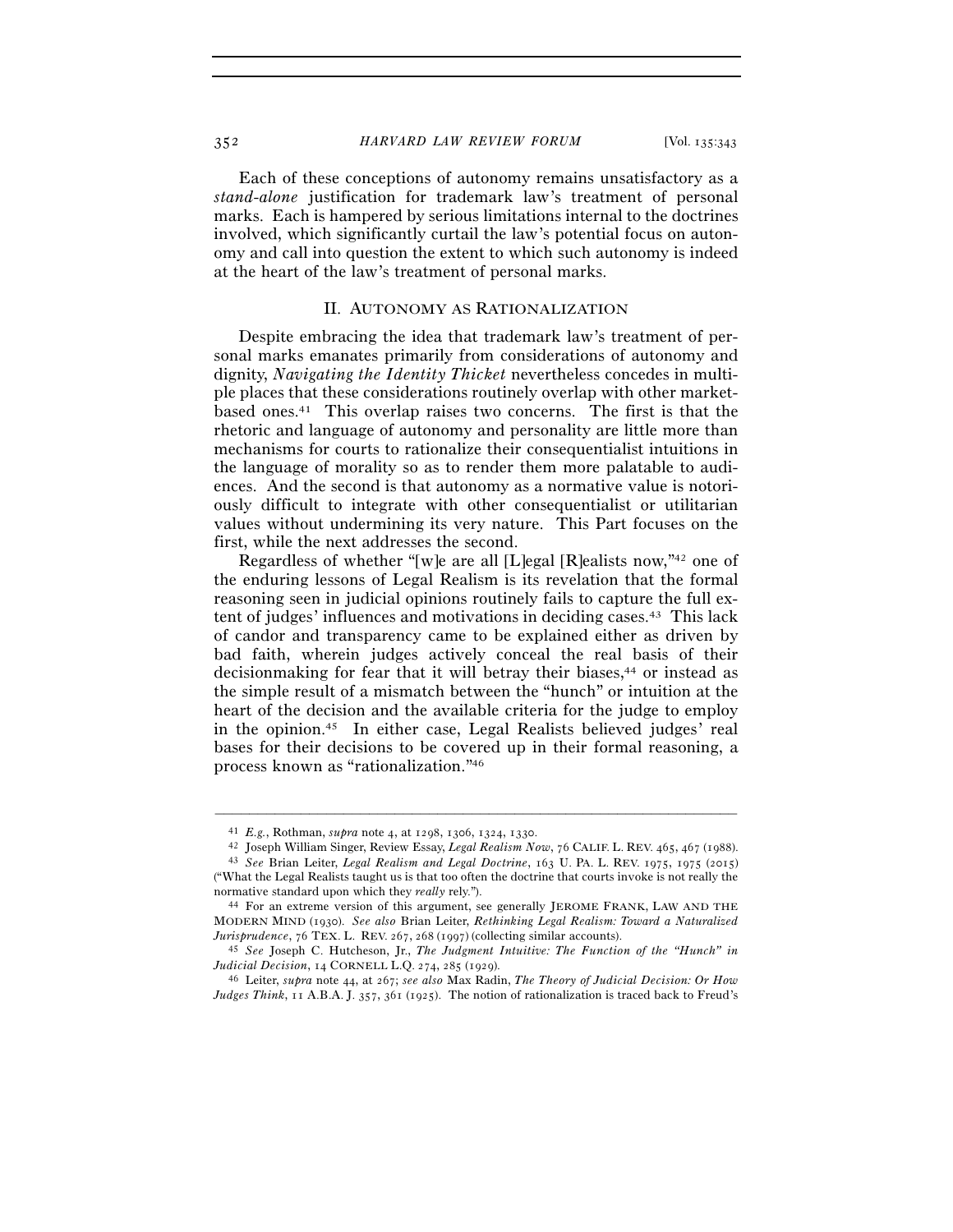<sup>2022</sup>] *AUTONOMY AND PERSONAL MARKS* 353

Rothman is undoubtedly correct to observe that the language of cases dealing with rights in personal marks hints at considerations of autonomy, dignity, and personality. The references to "sacred" rights, "natural and inalienable rights," and the like suggest the existence of a deontic rationale for these rules.47 It is, however, possible that this deontic terminology is little more than a formalization of other nondeontic considerations. These considerations need not encompass the formal idea of efficiency; however, the looming presence of the market and commerce in relation to all of the cases that address personal marks cannot be ignored, because it hints at the possibility of consequentialist considerations driving the outcomes.

One explanation for this mismatch is of course the possibility of bad faith reasoning among judges, something that the Realists emphasized. In this version, the real — consequentialist and utilitarian — considerations are consciously hidden from the public reasoning of a judicial opinion and replaced instead with more acceptable arguments from deontic morality. One need not, however, accept this extreme version (of bad faith reasoning) for the same logic of mismatch to be explanatorily significant. A more benign explanation for the mismatch might be found in a phenomenon best described as "radical semantic evaluation," developed by Professor Jody Kraus as a philosophical defense of explanatory economic analysis in the common law.48

On this account, common law terms and concepts that originate with a distinctively deontic meaning, such as "right" and "duty," over time assume nondeontic, or consequentialist meaning by virtue of their being embedded in a system that is motivated by such nondeontic considerations.49 This evolution is fueled by the facial indeterminacy of such terms, which allows for their infusion with such contextually determined meaning.50 Such semantic evolution results in participants within the system coming to understand their deployment of such concepts as having a distinctive meaning within the system of practice that they are in, often one that is removed from their original semantic meaning taken in the abstract.

Radical semantic evolution might well explain the role of terms found in the personal-marks jurisprudence, which semantically imply an autonomy-driven emphasis in the doctrine, one that is nevertheless

<sup>–––––––––––––––––––––––––––––––––––––––––––––––––––––––––––––</sup> work, which Legal Realism deployed. *See* LAURA KALMAN, LEGAL REALISM AT YALE, 1927–

<sup>1960,</sup> at 20 (1986).<br><sup>47</sup> Rothman, *supra* note 4, at 1299 (quoting, inter alia, Tomsky v. Clark, 238 P. 950, 952 (Cal.<br>Dist. Ct. App. 1925); Hilton v. Hilton, 104 A. 375, 376 (N.J. 1918)).

<sup>&</sup>lt;sup>48</sup> Jody S. Kraus, *Transparency and Determinacy in Common Law Adjudication: A Philosophical Defense of Explanatory Economic Analysis*, 93 VA. L. REV. 287, 303 (2007); *see also* RICHARD A. POSNER, HOW JUDGES THINK <sup>238</sup> (<sup>2008</sup>). 49 *See* Kraus, *supra* note 48, at 328–<sup>29</sup>. 50 *Id.* at 332.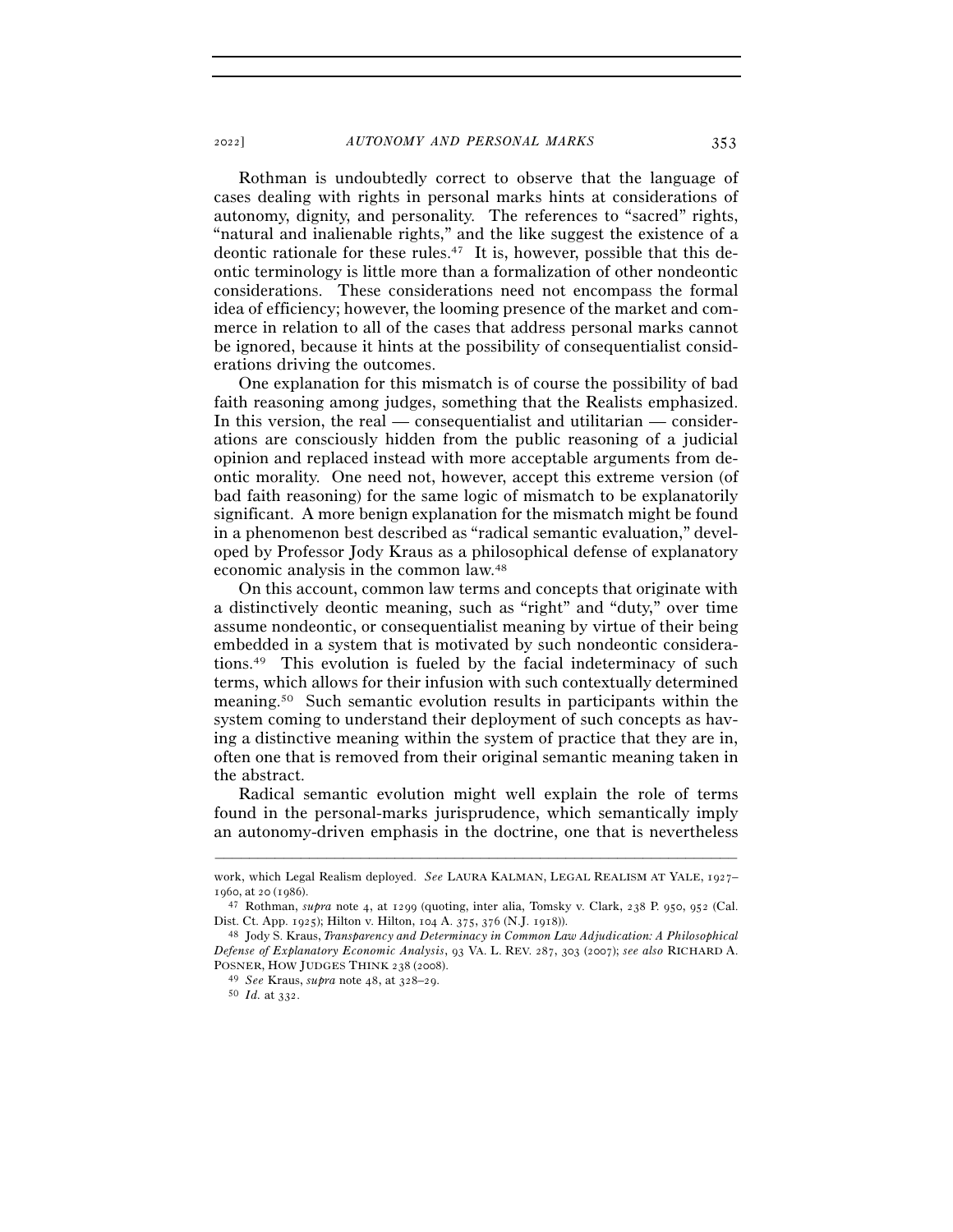hard to square with its working. Terms such as "natural," "sacred," and "inalienable"<sup>51</sup> used to describe the "so-called 'absolute right'<sup>"52</sup> that an individual presumptively has in their own name certainly suggest the presence of deontic considerations, semantically. All the same, even insofar as these terms are used to invoke considerations of identity use (and misuse), the context of their deployment within a market setting that is, in the regulation of uses in commerce — arguably gives them a contextual meaning that is consequentialist in orientation. In other words, the *right* to use one's name for a commercial purpose, or to prevent the unauthorized use of one's name by another in commerce, may relate to the individual's identity, but the commercial use of a name imbues it with a different meaning: as a preferential entitlement to trade using one's own name, a preference that is predicated on a balancing of competing consequentialist considerations.

At least part of the reason, one suspects, for trademark law's reliance on the language of deontic morality for its doctrinal content in this area is the close connection between the law relating to personal marks and the domains of privacy law and publicity rights, both of which have significantly firmer nonconsequentialist roots principally as a result of their not being limited to commerce. This is a reality that Rothman acknowledges when she notes that claims relating to personal marks were usually brought in conjunction with claims from these other areas.53 Consequently, it is not surprising that courts borrowed the same language to describe the nature of the interest involved in personal marks, even when the context was unquestionably utilitarian.

The possibility of such semantic evolution in the normative content of the concepts involved is supported by a cursory examination of the manner in which more modern courts deploy the language of the early jurisprudence in opinions that Rothman discusses. For instance, Rothman analyzes the 1875 case of *Meneely v. Meneely*, 54 which found an injunction restraining a defendant from making any use of his own name in trade to be overbroad, in the process implying deontic origins for the entitlement and describing the defendant's claim as driven by an "absolute right."55 By 1966, we see this view shifting in the same court, the New York Court of Appeals.56 Even though the court continued to refer to the entitlement in the use of one's own name in trade as a "right," it was equivocal about the deontic origins of the right, referring to it as originating in the "*so-called* 'sacred right' theory" and emphasizing that

<sup>–––––––––––––––––––––––––––––––––––––––––––––––––––––––––––––</sup> <sup>51</sup> Rothman, *supra* note 4, at 1299 (quoting, inter alia, *Tomsky*, 238 P. at 952; *Hilton*, 104 A. at 376).<br>
<sup>52</sup> Id. at 1304.<br>
<sup>53</sup> Id. at 1297.<br>
<sup>54</sup> 62 N.Y. 427 (1875).<br>
<sup>54</sup> 62 N.Y. 427 (1875).<br>
<sup>55</sup> Id. at 431.<br>
<sup></sup>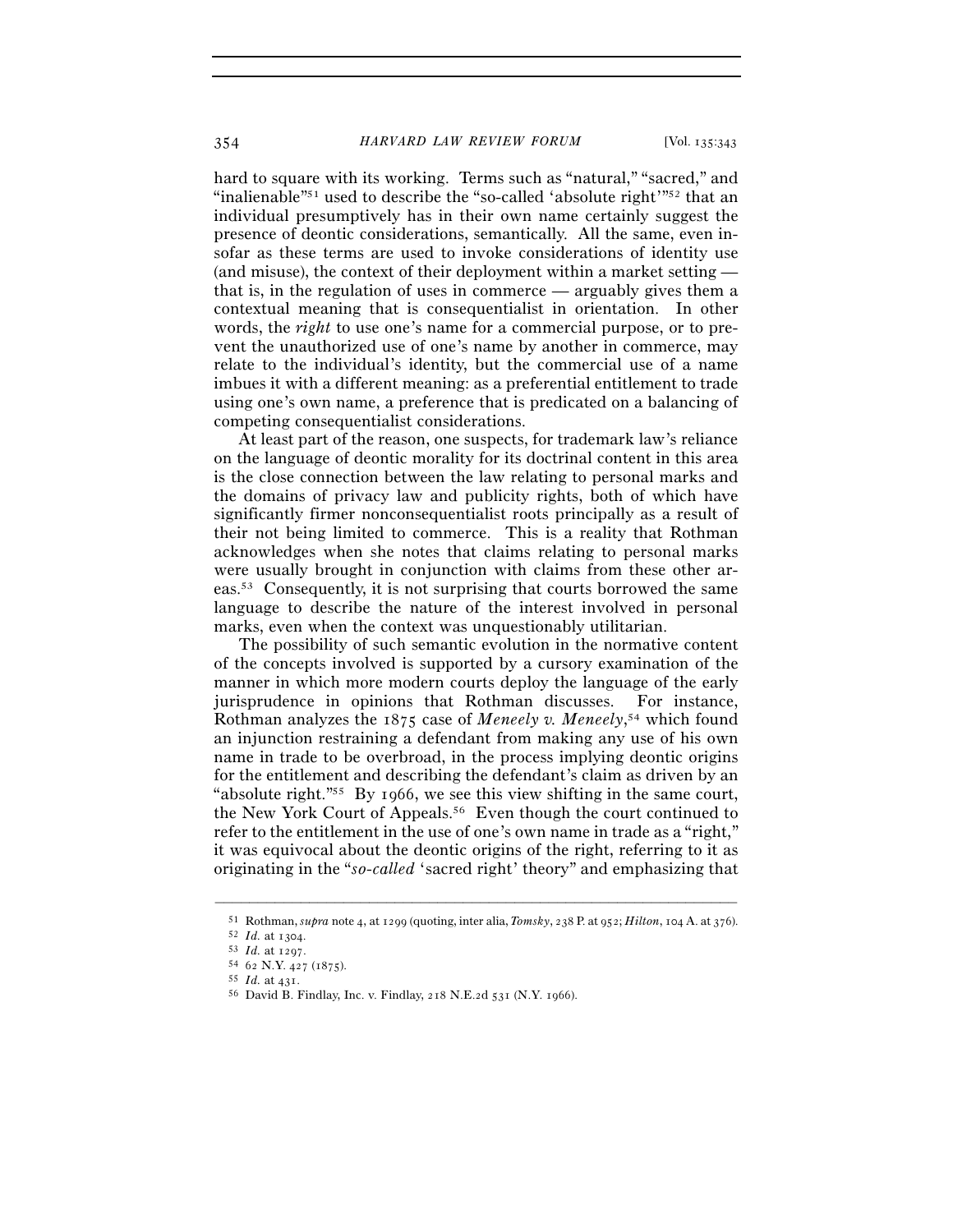this did not render it "unlimited," despite what the term might imply.57 The majority opinion in that case consciously sought to distance itself from the implicit reasoning of *Meneely*, 58 which a dissent readily called out.59 The majority's response was merely that "[t]he present trend of the law is to enjoin the use even of a family name" when there was a tendency of potential confusion in the marketplace,<sup>60</sup> more than suggesting (a) that the "right" was a relational entitlement that required balancing, and (b) that it was equally driven by commercial considerations.

Perhaps then, we should be more circumspect about taking courts' use of deontic language to imply a commitment to autonomy, dignity, or other moral concerns in developing the law, and examine whether a combination of the language and its contextual application indeed merits being seen as a commitment to such concerns in practice.

# III. INTEGRATING AUTONOMY INTO THE THEORY OF PERSONAL MARKS

Assuming for a moment that *a* conception of autonomy is indeed behind some or all of trademark law's rules relating to personal marks, the critical question that this then raises is whether such autonomy remains functionally compatible with the other consequentialist values that operate in the domain. As we have seen, courts acknowledge that even in relation to personal marks, commercial considerations (predominantly utilitarian) are important in their framing of the relevant rules. $61$ How exactly then is autonomy to be integrated with these overtly consequentialist normative considerations?

Rendering autonomy compatible with other normative values is far from straightforward and is at the root of the concern with incommensurability that has been a staple of debates about the confluence of deontological and consequentialist values within legal doctrine.62 For

<sup>57</sup> *Id.* at 534 (emphasis added). Indeed, the court began its opinion with the observation: "When should a man's right to use his own name in his business be limited? This is the question before us."  $Id.$  at  $532.$ 

<sup>&</sup>lt;sup>58</sup> See id. at 534–35.<br><sup>59</sup> Id. at 535–36 (Burke, J., dissenting).<br><sup>60</sup> Id. at 534 (majority opinion).<br><sup>61</sup> See, e.g., Meneely v. Meneely, 62 N.Y. 427, 431–32 (1875); *Findlay*, 218 N.E.2d at 534.<br><sup>62</sup> For leading work o

VALUE IN ETHICS AND ECONOMICS (1993); and INCOMMENSURABILITY, INCOMPARABILITY, AND PRACTICAL REASON (Ruth Chang ed., 1997). For applications of the idea in law, see Matthew Adler, *Incommensurability and Cost-Benefit Analysis*, 146 U. PA. L. REV. 1371 (1998); Bruce Chapman, *Law, Incommensurability, and Conceptually Sequenced Argument*, 146 U. PA. L. REV. 1487 (1998); Richard Craswell, *Incommensurability, Welfare Economics, and the Law*, 146 U. PA. L. REV. 1419 (1998); Richard A. Epstein, *Are Values Incommensurable, Or Is Utility the Ruler of the World?*, 1995 UTAH L. REV. 683; Cass R. Sunstein, *Incommensurability and Valuation in Law*, 92 MICH. L. REV. 779 (1994); and Francisco J. Urbina, *Incommensurability and Balancing*, 35 OXFORD J. LEGAL STUD. 575 (2015).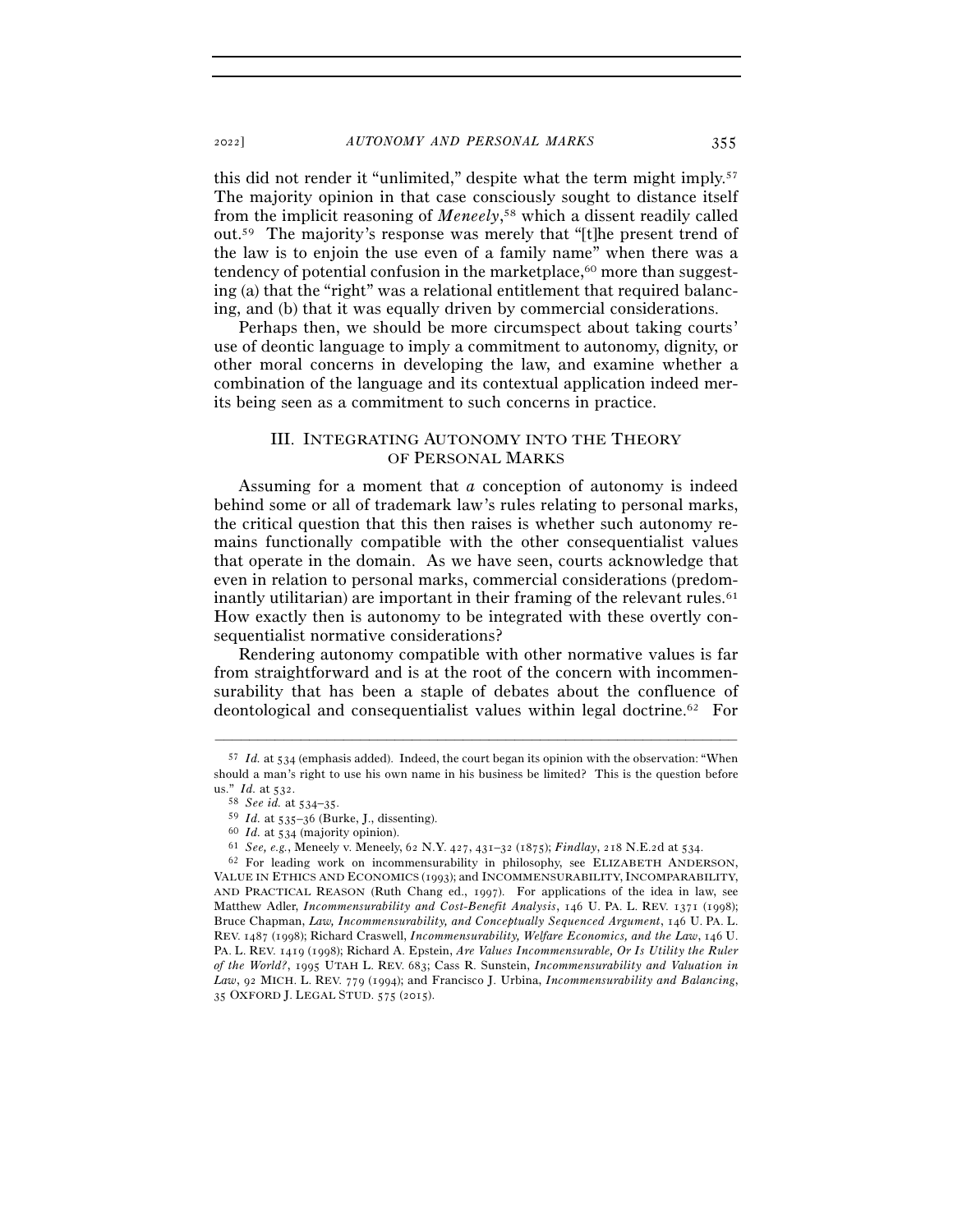the idea of autonomy to remain true to its deontological orientation and yet coexist side by side with instrumental considerations within an area, it is crucial for that area to develop a mechanism that integrates the two without requiring either to abandon its foundational tenets. In identifying an autonomy-focused justification for personal marks within the overall utilitarian framework of trademark law, *Navigating the Identity Thicket* introduces autonomy into the mix of normative values influencing the area. Critical to the success of this identification is the presence of a methodology of pluralism that allows autonomy to function within trademark law, without undermining the rest of the domain's core normative tenets.

While I do not purport to have a comprehensive answer to this challenge, the overall orientation of the doctrine lends itself to a strategy of normative pluralism that some have described as "vertical," insofar as it advances a "unified theory" with "logically distinct" components.<sup>63</sup> Versions of such integration can be seen in the theories of Kant, Rawls, and legal scholars attempting to reconcile autonomy and consequentialist goals (most commonly efficiency) in the working of legal doctrine, by ordering them lexically and then sequencing the manner in which they are considered as part of the analysis.64

Adopting this framing for trademark law's treatment of personal marks, one might therefore argue that the law begins with the recognition of a natural (or moral) right in individuals to control their representation in the world, and thereupon comes to qualify that right sequentially in recognition of the utilitarian framework that the right is being deployed into. The key to the success of this integration strategy is, however, the analytical separation of the autonomy-focused inquiry from the utilitarian one, even if they are both ultimately components of the same adjudicatory framework. In other words, the concern with autonomy ought to be given full and independent ventilation, and only thereafter should it come to be qualified by utilitarian considerations deriving from the overall orientation of the system. What then might this look like in practice?

As an illustration, consider cases that allow a plaintiff to enjoin a defendant's misuse of their identity when the defendant deploys the plaintiff's name in commerce without prior consent. The first step in the inquiry would begin with an examination of the extent to which a plaintiff's concern with individual autonomy is implicated by the

<sup>–––––––––––––––––––––––––––––––––––––––––––––––––––––––––––––</sup> 63 Jody S. Kraus, *Reconciling Autonomy and Efficiency in Contract Law: The Vertical Integration Strategy*, 11 PHIL. ISSUES <sup>420</sup>, 421 (<sup>2001</sup>). 64 *See, e.g.*, Chapman, *supra* note 62, at 1507–12 (Epstein and Hart); Kraus, *supra* note 63, at

<sup>423</sup>–25 (Rawls); Ernest J. Weinrib, *Deterrence and Corrective Justice*, 50 UCLA L. REV. 621, 632– 38 (2002) (Kant). For a definition of lexical ordering, see Adam M. Samaha, *If the Text Is Clear — Lexical Ordering in Statutory Interpretation*, 94 NOTRE DAME L. REV. 155, 162 (2018) ("Successful lexical ordering creates a particular kind of priority among considerations that might be used to make a single decision.").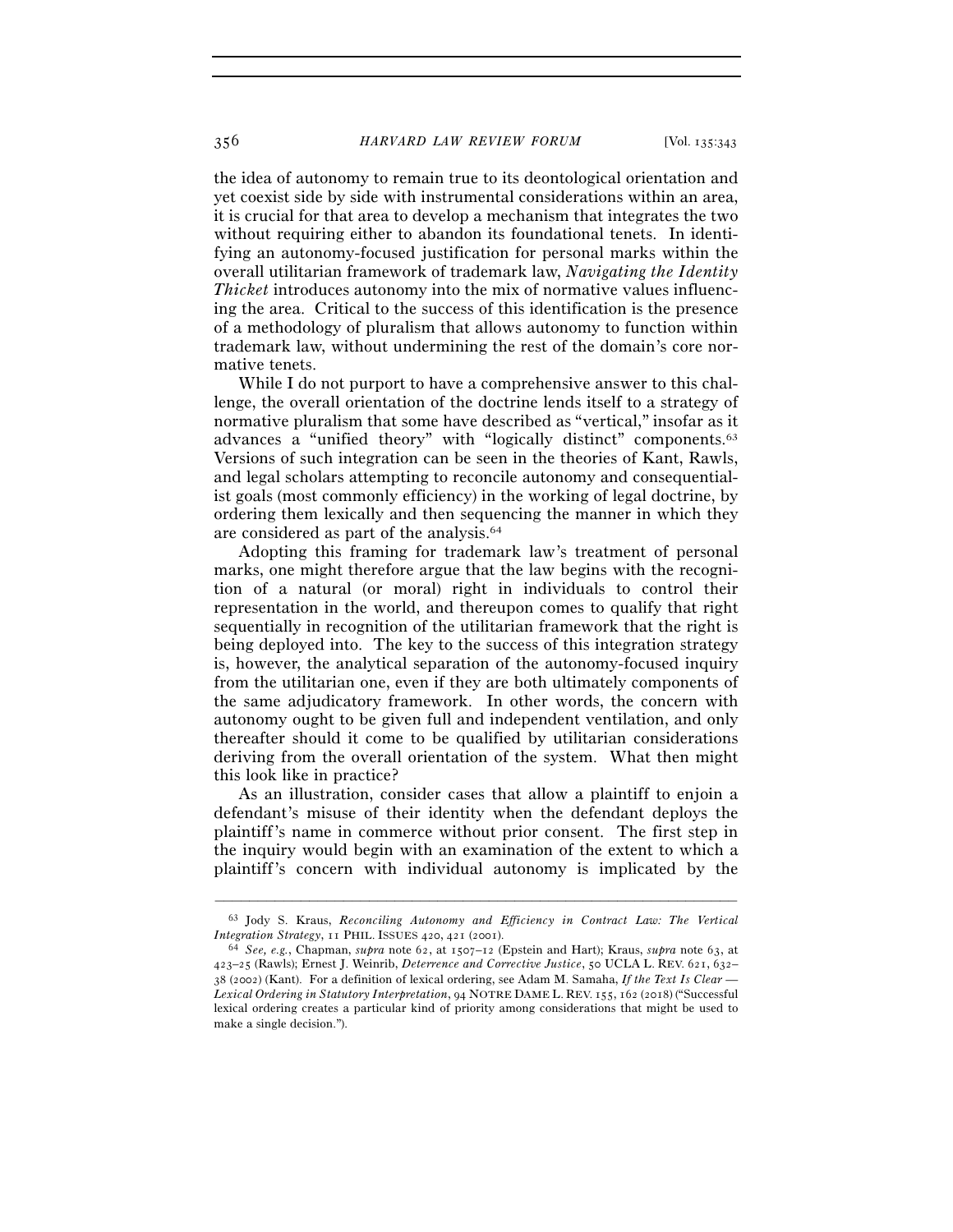defendant's behavior. Instead of relying purely on the rhetoric of a "natural" or "sacred" right, the inquiry should instead scrutinize the defendant's behavior and the extent to which it is likely to interfere with a plaintiff's ability to represent themselves to the external world — both in commerce and potentially beyond (perhaps analogous to the inquiry in blurring). If that risk is nonexistent or negligible, that should be the end of the inquiry. Otherwise, the inquiry should move to the second step, looking to the practical and introducing various utilitarian considerations into the equation, most of which will be defendant- and publicfocused. This framing would introduce a measure of sequenced lexical ordering into the inquiry,<sup> $65$ </sup> which would separate autonomy and nonautonomy considerations during the analysis.

As with any form of lexical ordering or sequenced analysis, the separation is easier to achieve in theory than it is in practice. Courts will of course invariably blend the two in practice. Yet such sequencing will have the salutary effect of acknowledging — beyond plain rhetoric the plausibility that autonomy, as a separate normative concern underlying personal marks, has a role to play in the construction of the cause of action at issue. And once this happens, it will be on courts to determine whether their deployment of the deontic logic of morality into this domain is more than just rhetorical, or instead a true embrace of normative pluralism.

#### **CONCLUSION**

*Navigating the Identity Thicket* does an excellent job of laying bare a puzzle that appears to have plagued trademark jurisprudence for over a century now. All the same, in embracing the plausibility of autonomy and other deontic concerns motivating the law of personal marks, it stops short of addressing the larger puzzle of integrating autonomy with the overall commercial (that is, consequentialist) orientation of modern trademark law, an orientation that is neither superficial nor recent but rather well entrenched in today's trademark law thinking.66

In so doing, Rothman accepts the idea that autonomy is doing serious normative work in this domain. My principal concerns with the article's argument are thus twofold:  $(I)$  that we ought to be doing more than just accepting courts' framing (and rhetoric) before believing that autonomy drives the decisionmaking in this domain, even if only partially; and (2)

<sup>65</sup> *See* Kraus, *supra* note 63, at <sup>423</sup>. 66 *See* Barton Beebe, *The Semiotic Analysis of Trademark Law*, 51 UCLA L. REV. 621, 623–<sup>24</sup> (2004) (noting how law and economics "has long offered a . . . definitive theory of American trademark law," *id.* at 623, and that "[t]he influence of this analysis is now nearly total," *id.* at 624); Jeremy N. Sheff, *Marks, Morals, and Markets*, 65 STAN. L. REV. 761, 765 (2013) ("The dominant theoretical account of trademark law today comes from the law and economics movement of the Chicago School.").